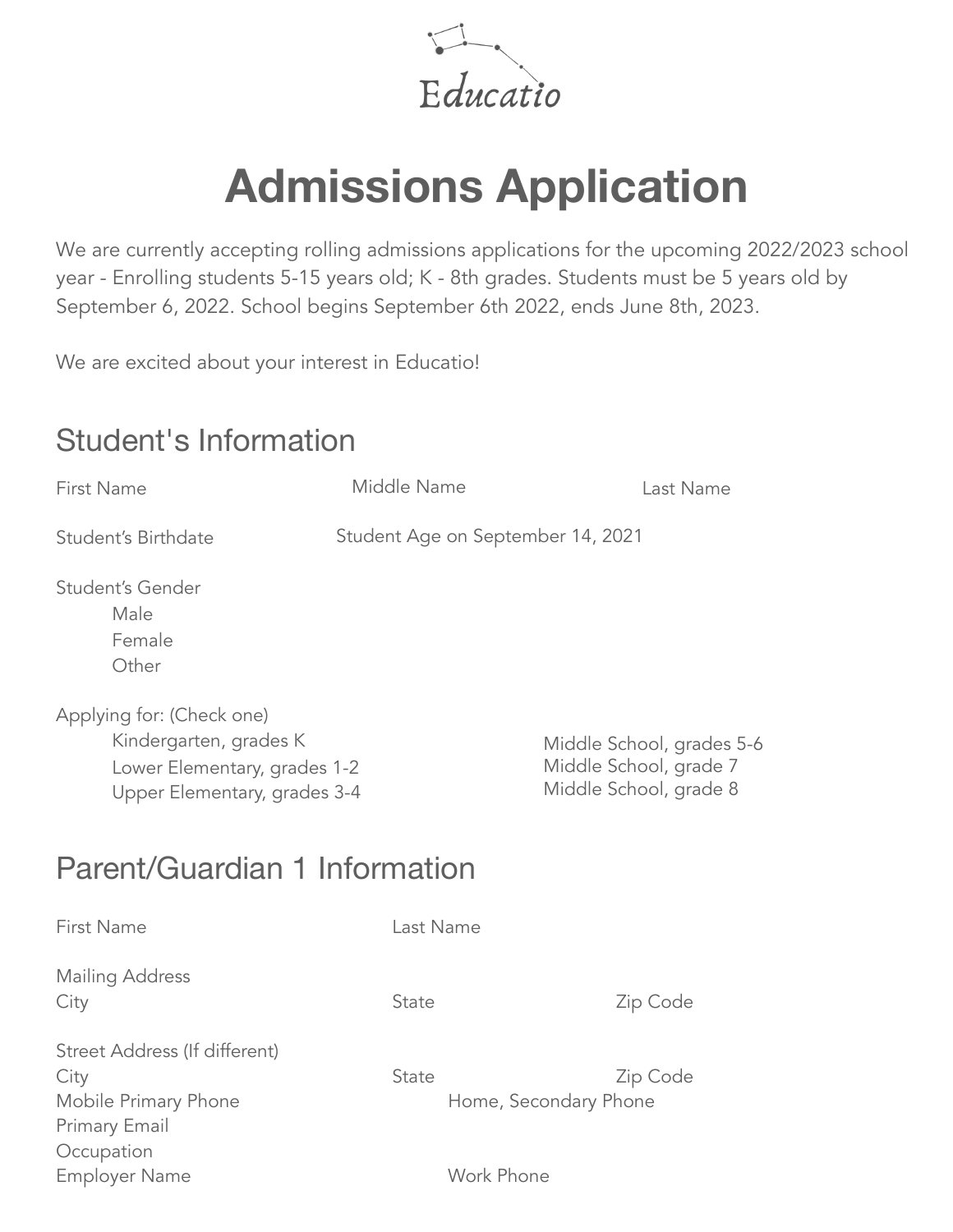

# Parent/Guardian 2 Information

| <b>First Name</b>                                   | Last Name             |          |
|-----------------------------------------------------|-----------------------|----------|
| Mailing Address<br>City                             | State                 | Zip Code |
| Street Address (If different)<br>City               | <b>State</b>          | Zip Code |
| Mobile Primary Phone<br>Primary Email<br>Occupation | Home, Secondary Phone |          |
| <b>Employer Name</b>                                | Work Phone            |          |

### Home Life

| Students's Living Arrangement (circle below) |                    |
|----------------------------------------------|--------------------|
| <b>Both Parents</b>                          | Parent/ Guardian 2 |
| Parent/ Guardian 1                           | Other              |

Who lives in the student's home and what is their relationship to the child? Please include any significant role they may play in your student's life.

What languages are spoken at home?

## Student Education Information

Student's Current School

Please list student's previous school and dates attended.

Which other schools are you considering for your student?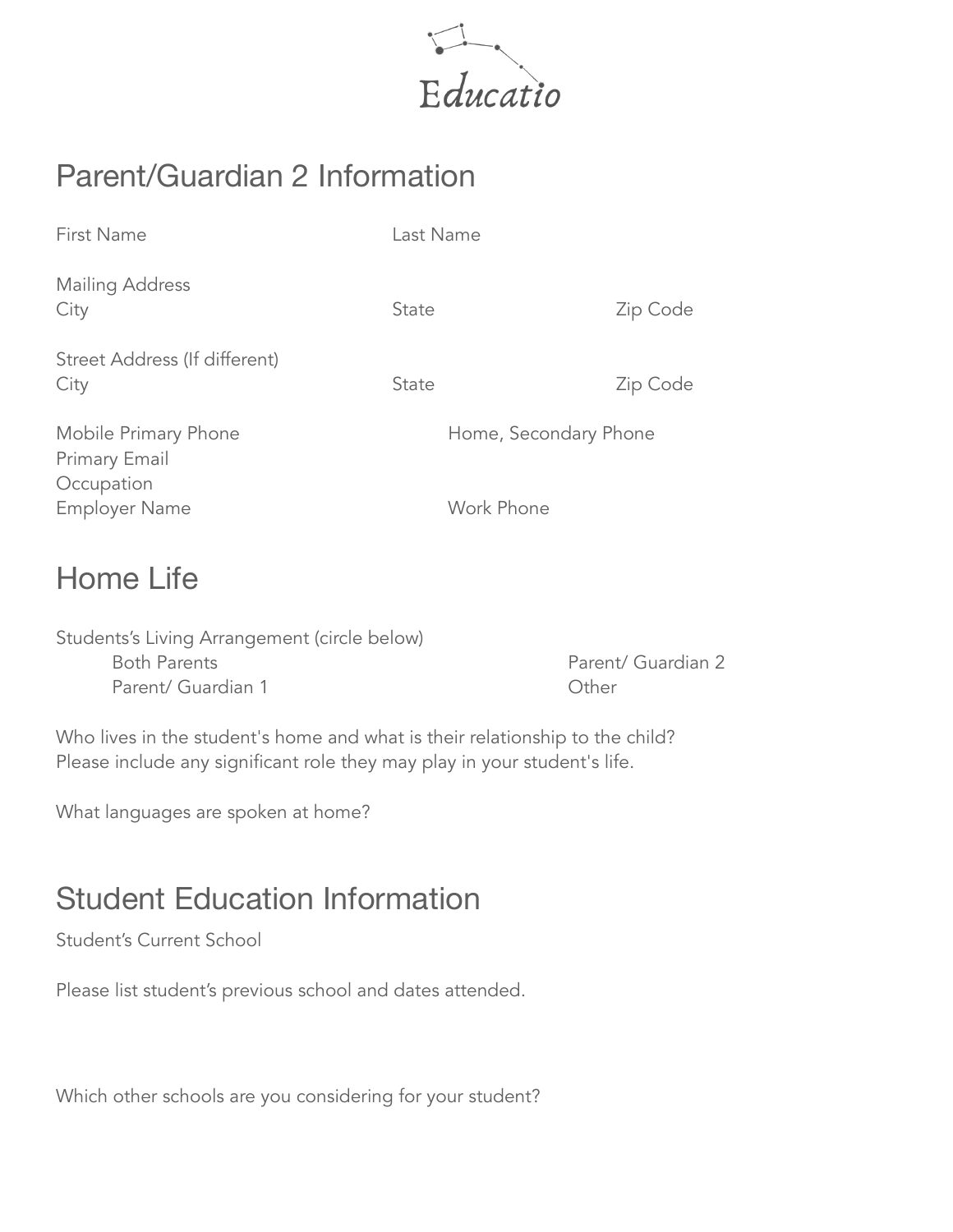

## About Your Student

What are your student's interests and favorite activities outside of school?

What is his or her greatest area of strength?

What is his or her greatest area of need?

How does your child relate to parents/siblings/peers?

Any additional information that you would like to share to give us a fuller understanding of your child?

#### Parent/Guardian Statement

What about your educational experience has influenced you to look for alternatives for your student's education?

What skills do you hope your child will learn while a student at Educatio? Other expectations?

We require that families participate in the Educatio community as volunteers, financiers, supply scavengers, enthusiastic advocates, field trip chaperones, etc. How could you see yourself participating in the Educatio community?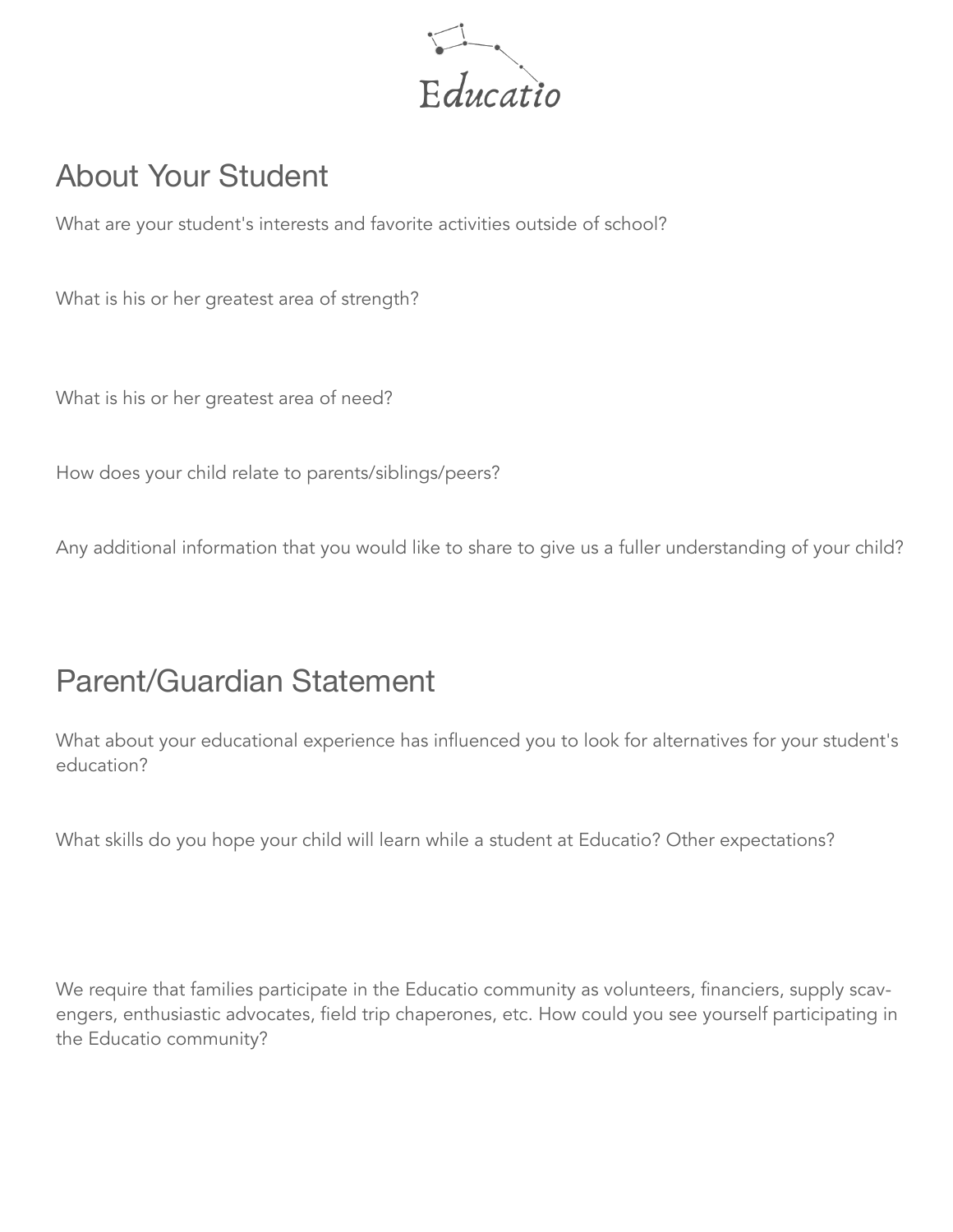

# Application Fee

A non-refundable \$35 application fee must accompany all registration applications for processing.

# **Tuition**

Tuition for Education elementary/ middle school program is \$5,000 per year per student. Tuition is due on the first of each month if paid monthly or may be paid upfront quarterly, bi-annually or annually.

Elementary and middle school programs require a one-month tuition deposit of \$500 to confirm student registration. The deposit will be applied to September tuition of the 2022/23 calendar year.

Friday Field Day Program: 2022/23 \$2500 or Fall: \$675; Winter \$850; Spring \$1050 In Partnership with Montana Outdoor Science School: Fridays 9am-4pm Fall 2022 with MOSS: September 16th, 23, 30; October 7, 17, 21, 28, November 4, 18 Winter 2022/23: Bridger Bowl Ski Program - Dec 2, 9, 16; Jan 6, 13, 20, 27; Feb 3, 10, 17, 24 Spring 2023 with MOSS: March 3, 10, 17, 31, April 7, 14, 21, 28 May 5, 12, 19, 26; June 2, 9

# Tuition Grants

We are committed to inclusion and strongly believe that economic diversity benefits the experience of all students and families at the school. Educatio has partnered with ACE Scholarships to assist families with \$2,000 - \$3,000 grants towards tuition costs.

Please check here if you plan to apply for the ACE Scholarship and want more information. Deadline is June 31, 2022.

Questions and additional information can be directed to: K-[4th Enrollment: Contact Emily @](mailto:info@educatio.life) info@educatio.life or 406.202.8201 5-8th Enrollment: Contact Heidi @ heidi@educatio.life or 805.703.3012

# Tuition Commitment

Educatio School has annual commitments for salaries and operating costs. Parents/Guardians are responsible for tuition and other fees regardless of illness or vacations, and enrollment is for the full school year. A thirty-day written notice is required before withdrawing a child from the school or the following month's tuition will be charged.